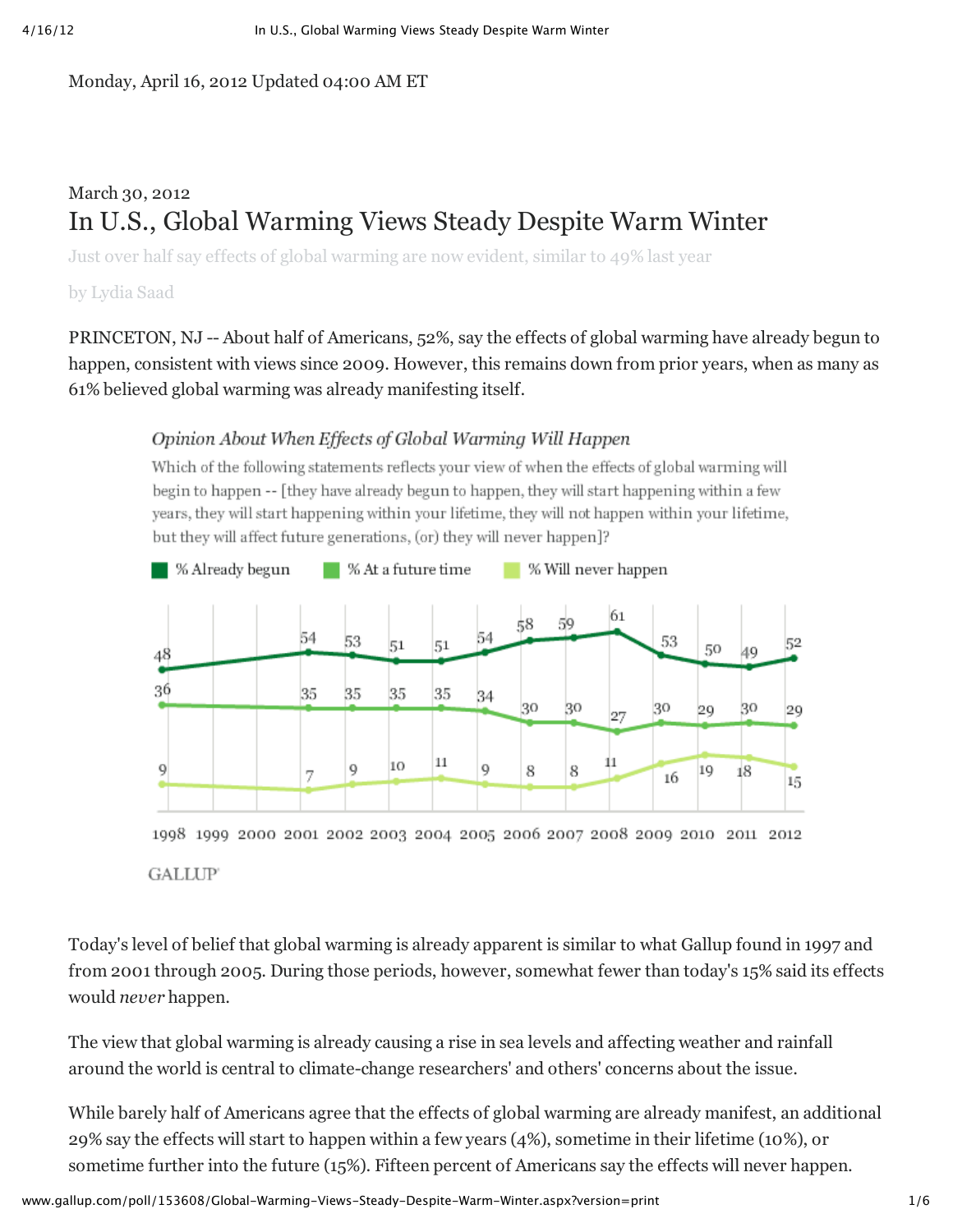#### 4/16/12 In U.S., Global Warming Views Steady Despite Warm Winter

These findings are from Gallup's annual Environment poll, conducted each March since 2001. This year's update was conducted March 8-11.

# **Skepticism of Media Coverage Remains Heightened**

The same poll finds the slight majority of Americans saying the news about global warming is either correct (24%) or underestimates its seriousness (31%). Still, at 42%, the percentage saying the media exaggerate the seriousness remains higher than it was for much of the past decade, although down from the 2010 high point, when it reached 48%.

# Opinion of News Reports About Global Warming

Thinking about what is said in the news, in your view is the seriousness of global warming --[generally exaggerated, generally correct, or is it generally underestimated]?





Americans' belief that the media exaggerate the seriousness of global warming rose sharply between 2006 and 2010, mainly because of a shift in Republicans' and independents' views. Democrats also grew a bit more skeptical during this period, but never more than 25% held this view.

Since 2009, two-thirds of Republicans have continued to say global warming news is exaggerated, while independents' skepticism has eased slightly, as has Democrats'.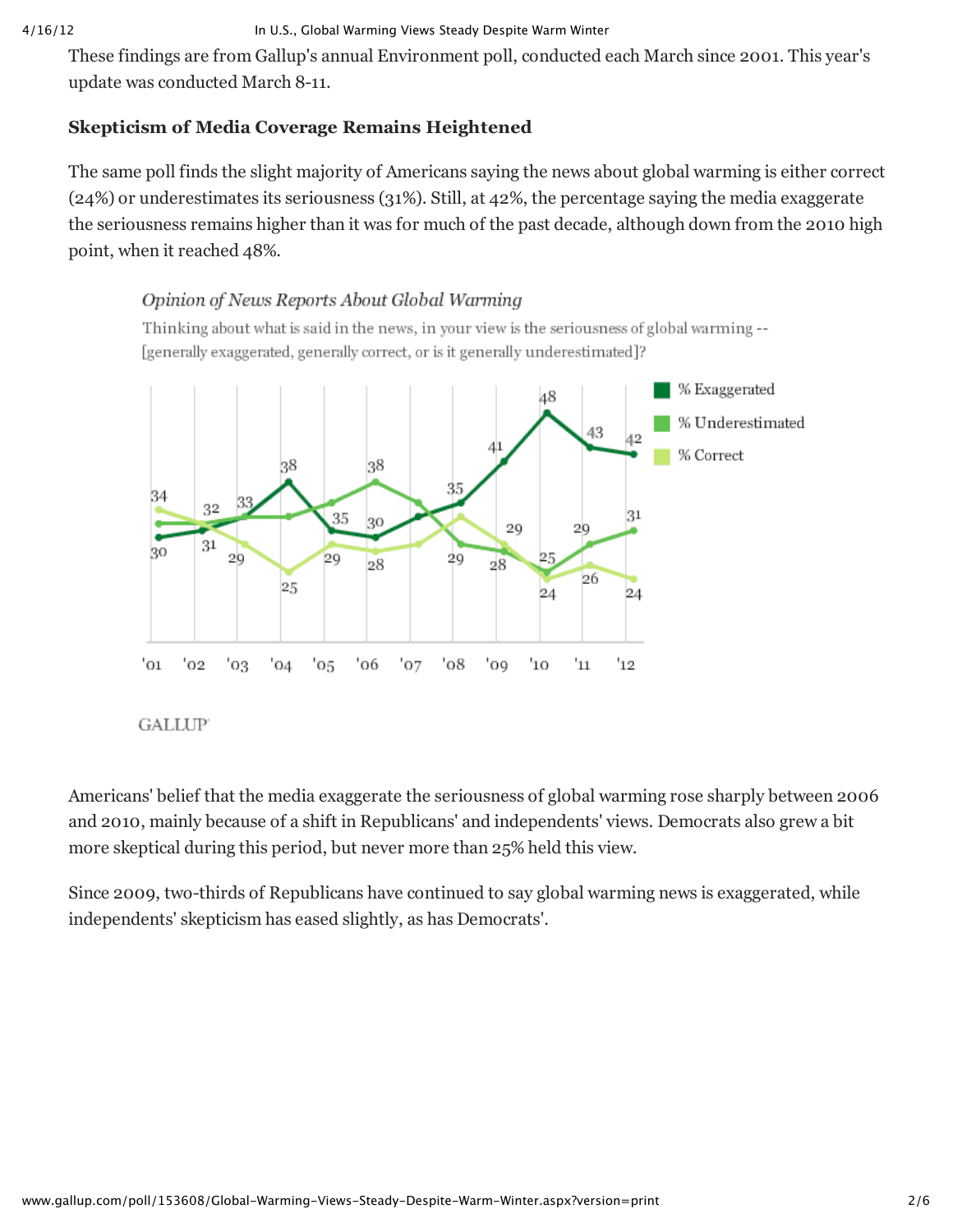4/16/12 In U.S., Global Warming Views Steady Despite Warm Winter

Percentage Saying News of Global Warming Is "Exaggerated" -- by Party ID



### **More Blame Human Activity Than Natural Environmental Changes**

Much of the controversy over global warming concerns its cause, not whether a measurable increase in the earth's average temperature has, in fact, occurred. A slight majority of Americans, 53%, say global warming is caused by pollution resulting from human activities. Forty-one percent believe it stems from natural changes in the environment.

This 12-percentage-point spread in views is slightly wider than what Gallup found in 2010, when Americans were more evenly split on the question; however, the lead for the human activities position is still not as wide as was found from 2003 through 2008, when it stretched to as much as 28 points (61% vs. 33%).

#### Primary Cause of Global Warming

And from what you have heard or read, do you believe increases in the Earth's temperature over the last century are due more to -- [the effects of pollution from human activities (or) natural changes in the environment that are not due to human activities]?



#### **GALLUP**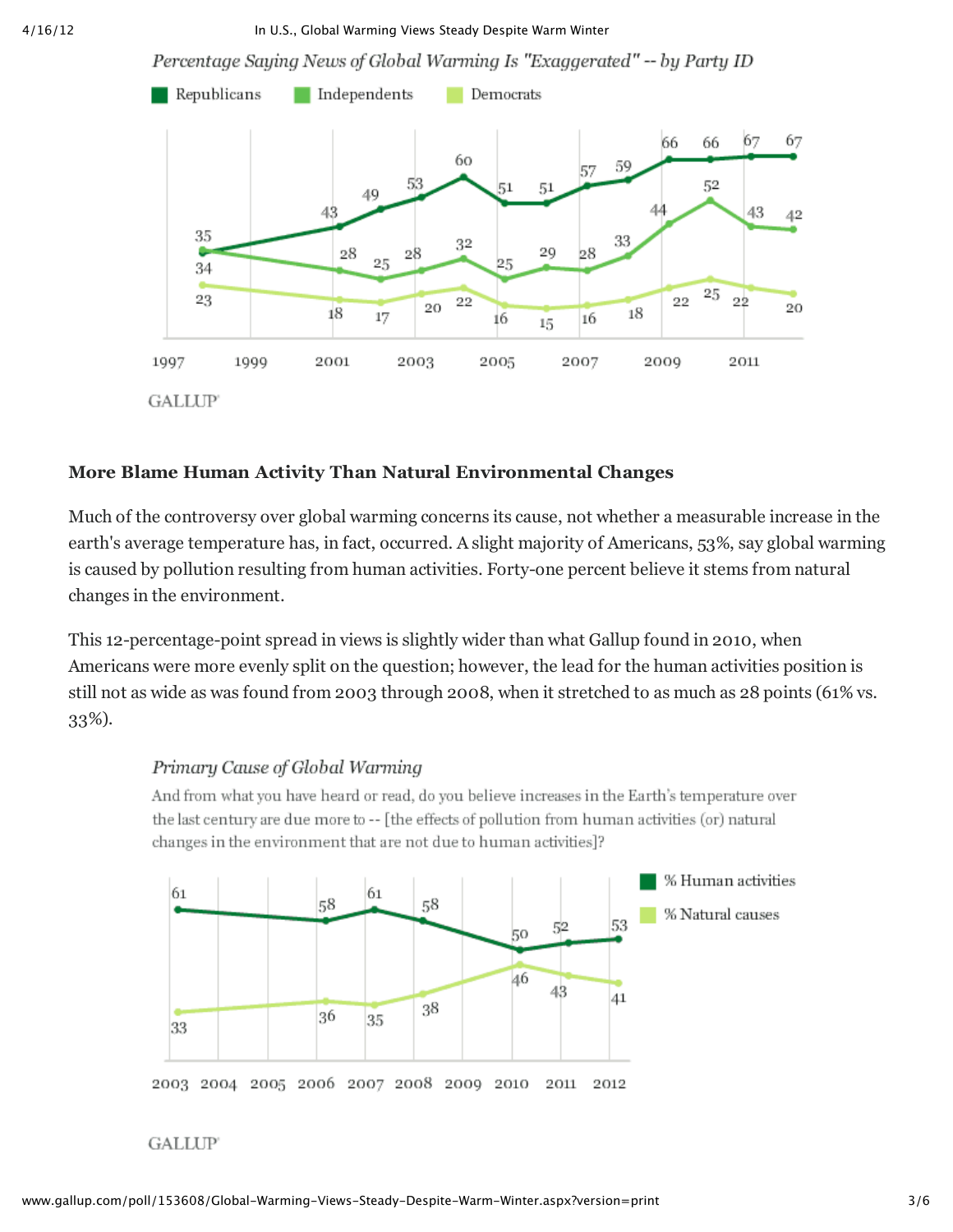#### 4/16/12 In U.S., Global Warming Views Steady Despite Warm Winter

# **Majority Perceives a Scientific Consensus on Global Warming**

One of the more contentious battles in the politics of global warming involves the perceived scientific consensus. Those promoting global warming as a serious problem have declared the issue settled, arguing there is no serious scientific claim against the evidence for man-made climate change. Global warming skeptics point to scientific dissenters and try to debunk predictions of catastrophic consequences of global warming made by some, while promoting the more benign effects described by others.

When asked to weigh in broadly on this debate, the majority of Americans say most scientists believe global warming is occurring. By contrast, 7% say most scientists reject the existence of climate change, while 32% say most scientists are unsure. At the same time, fewer Americans today believe there is a scientific consensus than did so during the 2000s, when at least 6 in 10 held this view.

# Opinion About Scientific Consensus on Global Warming

Just your impression, which one of the following statements do you think is most accurate -- most scientists believe that global warming is occurring, most scientists believe that global warming is NOT occurring, or most scientists are unsure about whether global warming is occurring or not?



**GALLUP** 

# **Independents and Democrats Tilt Toward Acceptance**

Across all four Gallup measures of views on global warming, the majority of Americans lean toward believing in it. Independents' views are similar to the national averages, while much larger percentages of Democrats are supportive. Republicans, on the other hand, are largely skeptical.

The highest support for global warming claims among Republicans is seen on the scientific consensus question, with 43% saying most scientists believe global warming is happening. Republicans' agreement is much lower on the question of news reports about global warming, with 31% saying those reports are accurate or underestimate the problem.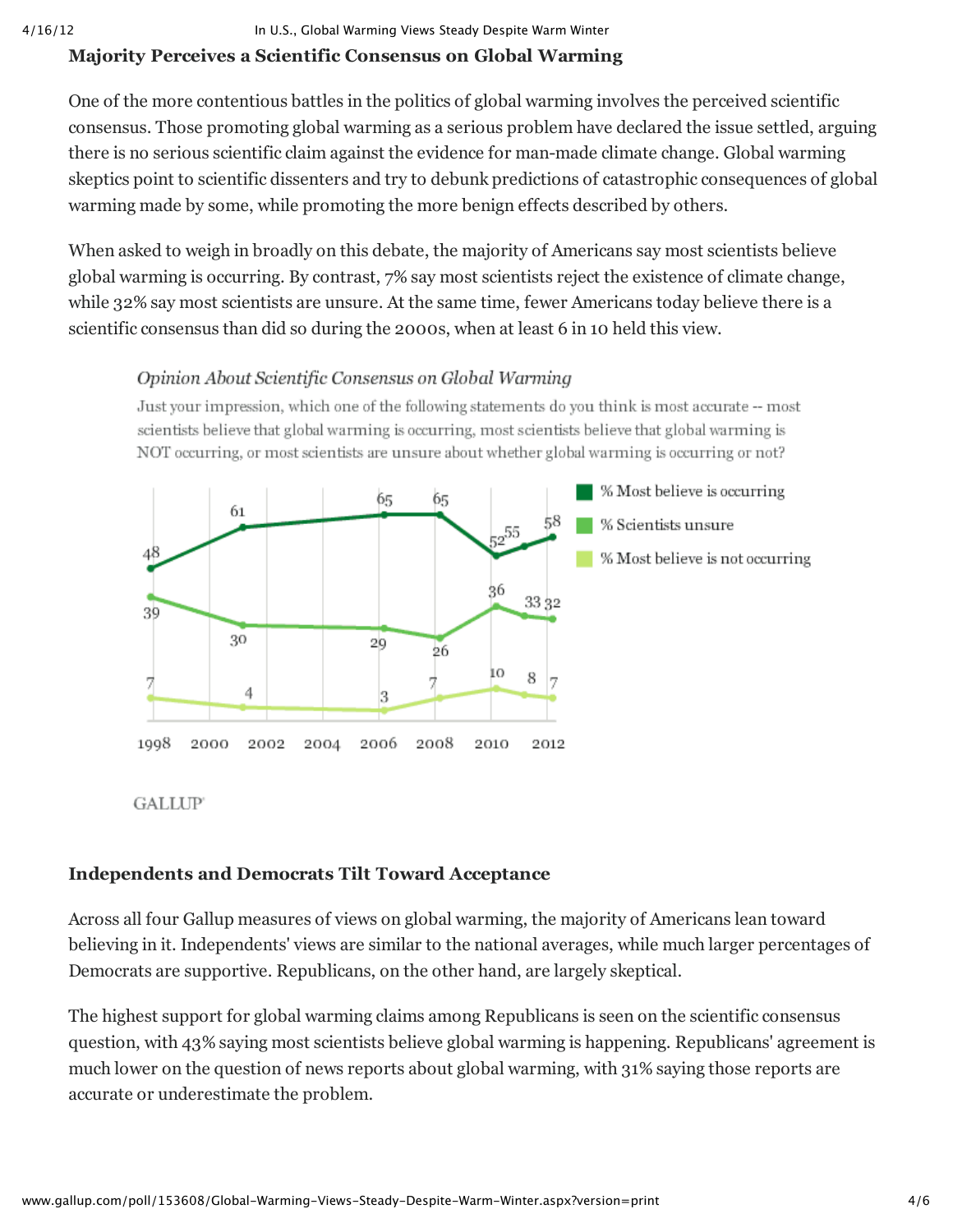#### Summary of Global Warming Views, by Party ID

|                                                           | National<br>adults | Republicans | Independents | <b>Democrats</b> |
|-----------------------------------------------------------|--------------------|-------------|--------------|------------------|
|                                                           | %                  | %           | %            | %                |
| Most scientists believe global<br>warming is occuring     | 58                 | 43          | 56           | 75               |
| News reports of seriousness<br>are correct/underestimated | 55                 | 31          | 55           | 76               |
| Global warming mainly<br>caused by human activities       | 53                 | 36          | 55           | 65               |
| Effects of global warming<br>already begun to happen      | 52                 | 40          | 51           | 65               |

March 8-11, 2012

**GALLUP** 

### **Bottom Line**

The slight majority of Americans support global warming as valid on a number of measures. And after peaking in 2010, public skepticism about global warming softened slightly in 2011, and remains at the lower level this year. Nevertheless, Americans remain less certain about the accuracy of global warming news coverage, about humankind's role in causing global warming, and about the scientific consensus on the issue than they were last decade.

Some shift in Americans' global warming views might have been expected this year, given the near-record warm temperatures experienced this winter across much of the country -- Gallup finds 79% of Americans reporting that the weather in their area was warmer than usual, though less than half of these attributed this to global warming.

However, the fact that belief in global warming did not increase markedly suggests Americans are basing their perceptions more on the debates over scientific evidence than on the weather outside their front door.

#### **Survey Methods**

Results for this Gallup poll are based on telephone interviews conducted March 8-11, 2012, with a random sample of 1,024 adults, aged 18 and older, living in all 50 U.S. states and the District of Columbia.

For results based on the total sample of national adults, one can say with 95% confidence that the maximum margin of sampling error is ±4 percentage points.

Interviews are conducted with respondents on landline telephones and cellular phones, with interviews conducted in Spanish for respondents who are primarily Spanish-speaking. Each sample includes a minimum quota of 400 cell phone respondents and 600 landline respondents per 1,000 national adults, with additional minimum quotas among landline respondents by region. Landline telephone numbers are chosen at random among listed telephone numbers. Cell phone numbers are selected using random-digit-dial methods. Landline respondents are chosen at random within each household on the basis of which member had the most recent